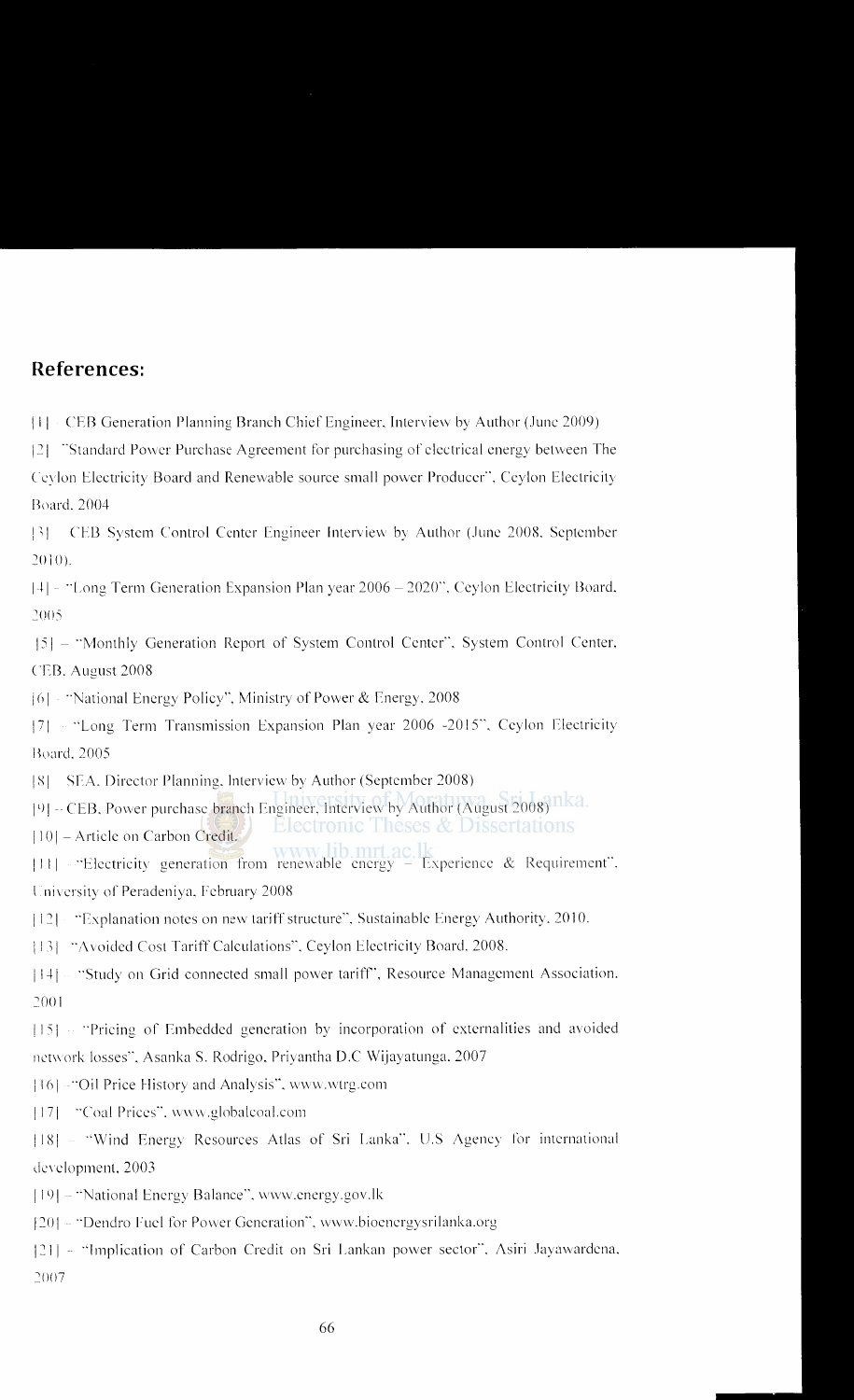[22] "State and trends of the Carbon Market 2010", www.forestcarbonportal.com

- [23] "Energy Purchase", www.ccb.lk.com
- [24] "Information on Historical Prices", Ceylon Petroleum Corporation, 2010

[25] - "Non Conventional Renewable Energy Tariff Announcement", Sustainable Energy Authority, 2010.



University of Moratuwa, Sri Lanka. **Electronic Theses & Dissertations** www.lib.mrt.ac.lk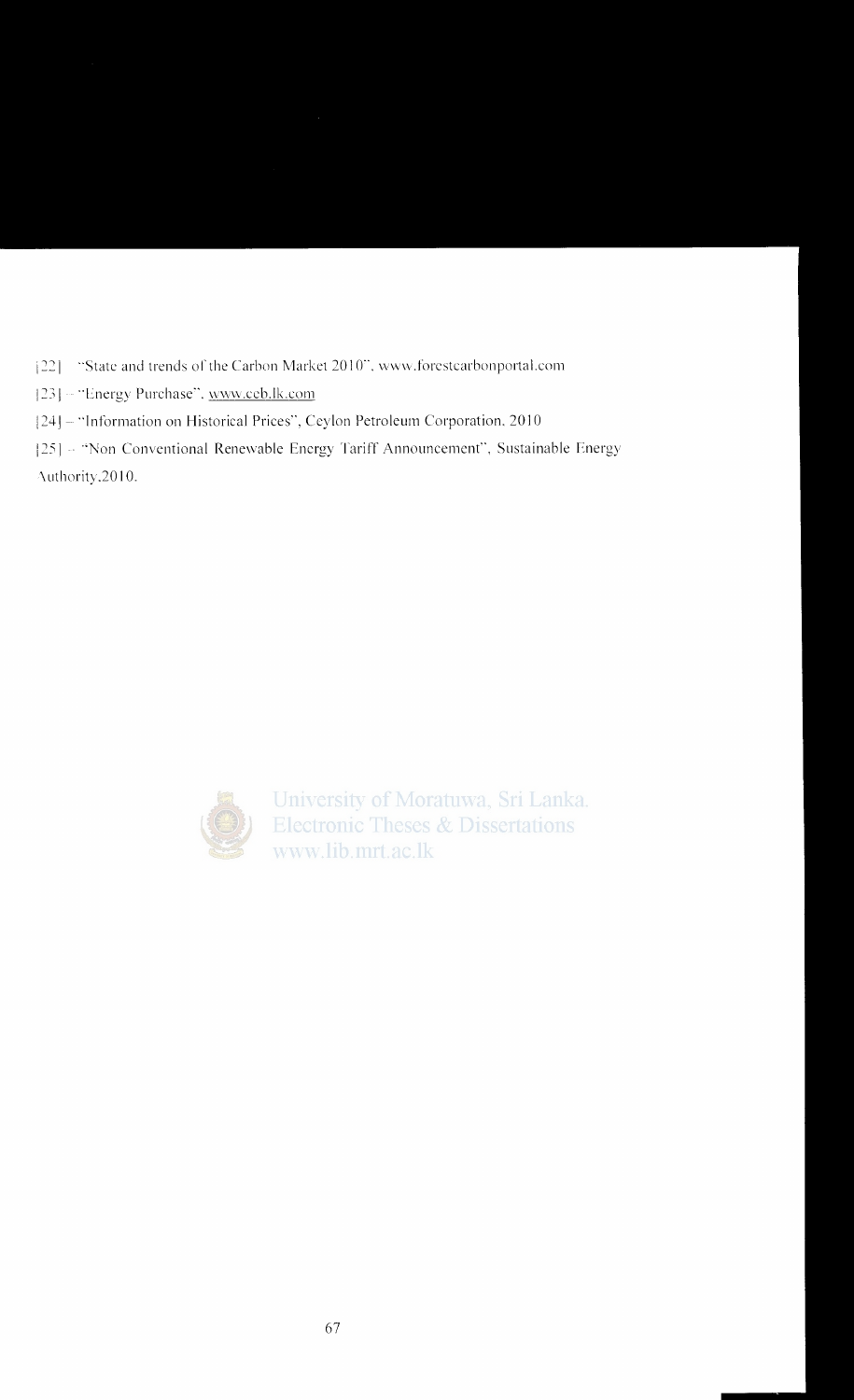## **APPENDIX - A: Summary of Published CEB Avoided Calculation for 2008**

#### Dispatch Schedule used for CEB calculations

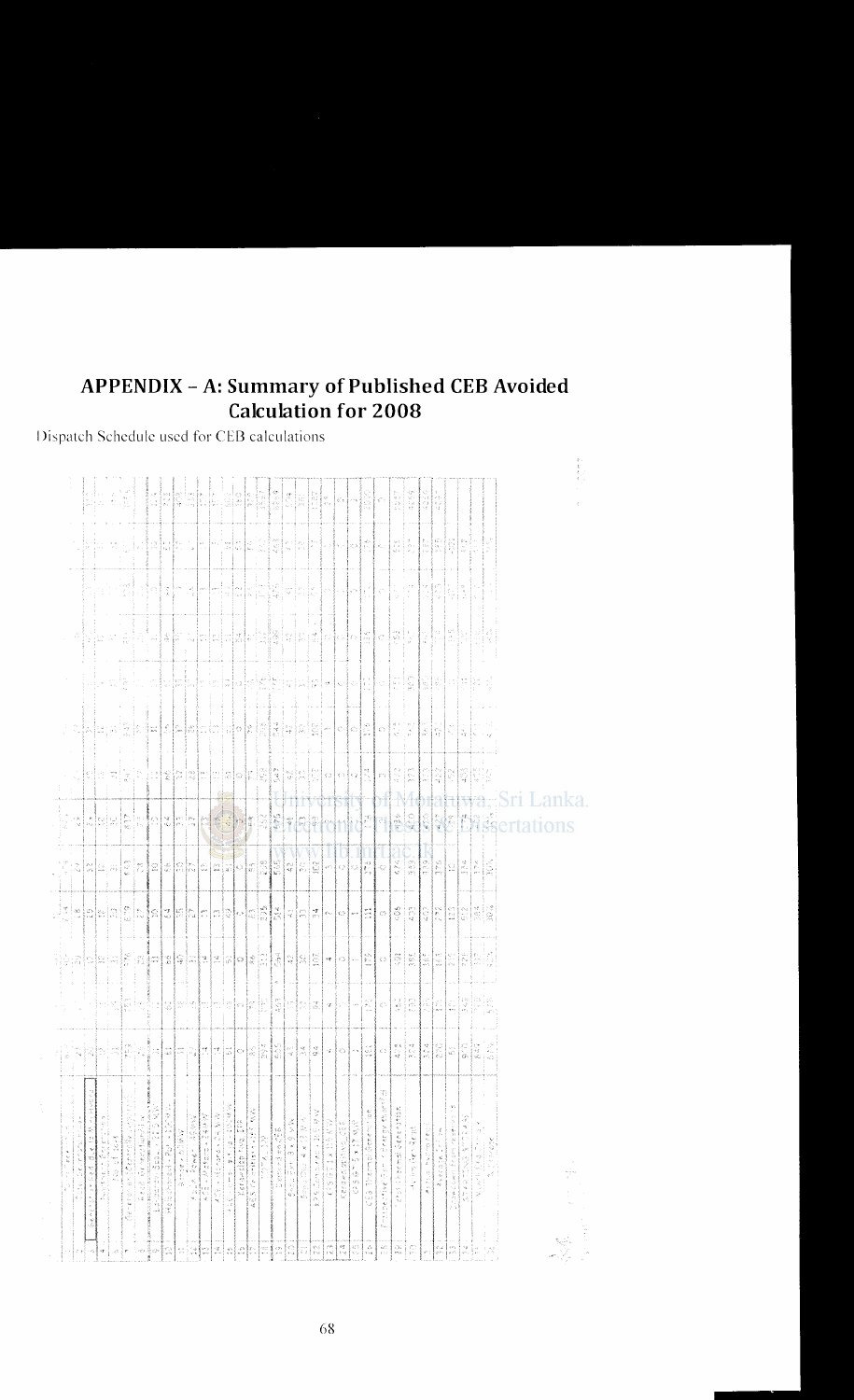| AES COP   Embiencias<br>4333<br>C)<br>Xe<br>A<br>ţ.<br><b>Helachanad</b><br>12.22<br>12.81<br>R<br>Ver<br>$\frac{1}{2}$ , $\frac{1}{2}$ , $\frac{1}{2}$ , $\frac{1}{2}$ , $\frac{1}{2}$ , $\frac{1}{2}$<br>$\frac{\zeta_{\rm c}^{\prime\prime}}{\zeta_{\rm c}^{\prime\prime}}$<br>m<br>t<br>Mariera<br>$\frac{d^2\gamma}{d\gamma^2}$<br>e)<br>R<br>Standard Exp<br><b>States</b><br>经成就<br>5.622<br>$\begin{array}{l} \mathcal{O} \\ \mathcal{O} \\ \mathcal{O} \\ \mathcal{O} \end{array} \begin{array}{l} \mathcal{O} \\ \mathcal{O} \\ \mathcal{O} \end{array}$<br>6018<br>in<br>An<br>$-122$<br>$3.2\%$<br>à<br>$\frac{1}{\sqrt{2}}$<br>ŝ<br>Exports of Archives<br>Saru Okl<br>1003<br>1003<br>1003<br>$\mathcal{L} \mathcal{L} \mathcal{L} \mathcal{I}$<br>$10\,$ eV.<br>0.24<br>22.54<br>ita<br>V<br>25<br>25<br>$\frac{1}{2}$<br>$\widetilde{\mathcal{C}}$<br>S |                                                                                                                       |
|-------------------------------------------------------------------------------------------------------------------------------------------------------------------------------------------------------------------------------------------------------------------------------------------------------------------------------------------------------------------------------------------------------------------------------------------------------------------------------------------------------------------------------------------------------------------------------------------------------------------------------------------------------------------------------------------------------------------------------------------------------------------------------------------------------------------------------------------------------------------------|-----------------------------------------------------------------------------------------------------------------------|
|                                                                                                                                                                                                                                                                                                                                                                                                                                                                                                                                                                                                                                                                                                                                                                                                                                                                         |                                                                                                                       |
|                                                                                                                                                                                                                                                                                                                                                                                                                                                                                                                                                                                                                                                                                                                                                                                                                                                                         |                                                                                                                       |
|                                                                                                                                                                                                                                                                                                                                                                                                                                                                                                                                                                                                                                                                                                                                                                                                                                                                         |                                                                                                                       |
|                                                                                                                                                                                                                                                                                                                                                                                                                                                                                                                                                                                                                                                                                                                                                                                                                                                                         |                                                                                                                       |
|                                                                                                                                                                                                                                                                                                                                                                                                                                                                                                                                                                                                                                                                                                                                                                                                                                                                         |                                                                                                                       |
|                                                                                                                                                                                                                                                                                                                                                                                                                                                                                                                                                                                                                                                                                                                                                                                                                                                                         |                                                                                                                       |
| <b>BARNE</b><br>$-25$<br>医急体<br>$\frac{1}{2}$<br><mark>ミクも</mark><br>型の部<br>$\frac{1}{2}$<br>兵<br>炮打<br>nia<br>Pilip<br>rin 1<br>Ķ.<br>er<br>K<br>line.<br>See<br>f.<br>î                                                                                                                                                                                                                                                                                                                                                                                                                                                                                                                                                                                                                                                                                               | 前位下<br>$-12.2$<br>出来る<br>一部分                                                                                          |
| Asia Power<br>170 Kerawa apin a<br>Н<br>100 Emblish<br>e<br>S<br>Service of the Service<br>e.<br>0.45<br>23.256<br>27.5 Laketones<br>23<br><b>CABA</b><br>Sabul Dir<br>Hiotana<br>BARUI<br>W                                                                                                                                                                                                                                                                                                                                                                                                                                                                                                                                                                                                                                                                            | 1<br><b>Ins</b><br>100 Heladromas<br>北京し SIAK est                                                                     |
| to Gripto<br><b>116 GTMENY</b><br>24 Matana<br>Lokaranavi<br>ž.<br>Q)<br>$\frac{1}{2}\sum_{i=1}^{n}$<br>ę.<br>13.73                                                                                                                                                                                                                                                                                                                                                                                                                                                                                                                                                                                                                                                                                                                                                     | THE KEYS JPET<br>$\mathbb{R}^3$ that is $\mathbb{T}[s]$                                                               |
| KASUSEIS<br>i an Innia<br>德国<br>r 415<br>$\sum_{i=1}^{n} \frac{1}{2} \sum_{i=1}^{n} \frac{1}{2} \sum_{i=1}^{n} \frac{1}{2} \sum_{i=1}^{n} \frac{1}{2} \sum_{i=1}^{n} \frac{1}{2} \sum_{i=1}^{n} \frac{1}{2} \sum_{i=1}^{n} \frac{1}{2} \sum_{i=1}^{n} \frac{1}{2} \sum_{i=1}^{n} \frac{1}{2} \sum_{i=1}^{n} \frac{1}{2} \sum_{i=1}^{n} \frac{1}{2} \sum_{i=1}^{n} \frac{1}{2} \sum_{i=1}^{n} \frac{1}{2$<br>00000000000000000000<br>io<br>S<br>担心地<br>大学 白会<br>$\frac{38}{20}$<br>数数据<br>g<br>S<br>S.<br>(人)<br>七代                                                                                                                                                                                                                                                                                                                                                      | $\frac{1}{2}$<br>$\mathbb{Z}^2$<br>÷,<br>$\frac{\partial \mathcal{L}}{\partial \mathcal{L}}$                          |
| <b>Allah Matana</b><br>全部乱动场<br>ASSESSED<br>$70,62$<br>$\begin{array}{l} \mathcal{L}_2 \otimes \mathcal{L}_1 \\ \mathcal{L}_2 \otimes \mathcal{L}_2 \\ \mathcal{L}_3 \otimes \mathcal{L}_3 \otimes \mathcal{L}_4 \\ \mathcal{L}_5 \otimes \mathcal{L}_6 \otimes \mathcal{L}_7 \end{array}$<br>13.84<br>$\widetilde{\Omega}$<br>14.61<br>$\frac{28.79}{16.18}$<br>alejelo<br>Helelo<br>8 22 a<br>ं में<br>$\begin{bmatrix} 1 & 0 \\ 0 & 0 \\ 0 & 0 \end{bmatrix}$<br>in<br>Si<br>$\frac{1}{2}$<br>$\frac{57}{65}$<br>$\frac{8}{10}$<br>28.82                                                                                                                                                                                                                                                                                                                             | $\frac{1}{2}$<br>17.61<br>1199                                                                                        |
| Emplinitival<br><b>KOUWOWEN</b><br>Lakdhanavi!<br>ು<br>ರ<br>Abia Power<br>Capu Cid<br>切留<br>8.8%<br>SARGE<br>$\begin{bmatrix} 1 & 0 \\ 0 & 1 \end{bmatrix}$<br>0.273<br>Horzna<br>Matara<br>$\frac{1}{2}$<br>$38 - 12$<br>inga<br>Kua<br>$\mathbb{S}^2$<br>e ze<br>$\widehat{z}$<br>ze.<br>Pr                                                                                                                                                                                                                                                                                                                                                                                                                                                                                                                                                                           | Addddassex<br><b>KPS JBIC</b><br>ags cdp<br>Sapu Ext                                                                  |
| Vasiable conservation in the NRT is dealer<br>Protest asset( Autor Digital<br>Heat Center: A California<br>Puel Price (Racital)<br>Variable CSM cost<br>US Ciekste<br>Five Cost (Ro Ikrith)<br>at 33 KV (ever (Pre AQVI))<br>Mest Para (RCollectar<br>Post Jason (Breakty)<br>$\label{eq:2} \mathcal{C}(\mathcal{P}) \geq \mathcal{C}(\mathcal{P}) \geq \mathcal{C}(\mathcal{P})$<br>经未决定<br>Avoiced Cost<br>178 (家会社)<br>Starton Leed (E.)<br>Transfer 64 Unic baces (2)                                                                                                                                                                                                                                                                                                                                                                                               | provided by the Maximum and the control of the control of the control of the control of the control of the control of |

Ĵ, i<br>G

 $\epsilon_{\rm{beam}}$ 

CEB Avoided cost calculations for individual thermal plants

 $\left|\frac{\partial}{\partial x_i}\right|^{1/2}$ 

 $(10.93)$ 

anamgo mini (USA = Pel<br>Aina Dinsel Pilne (Relites)

69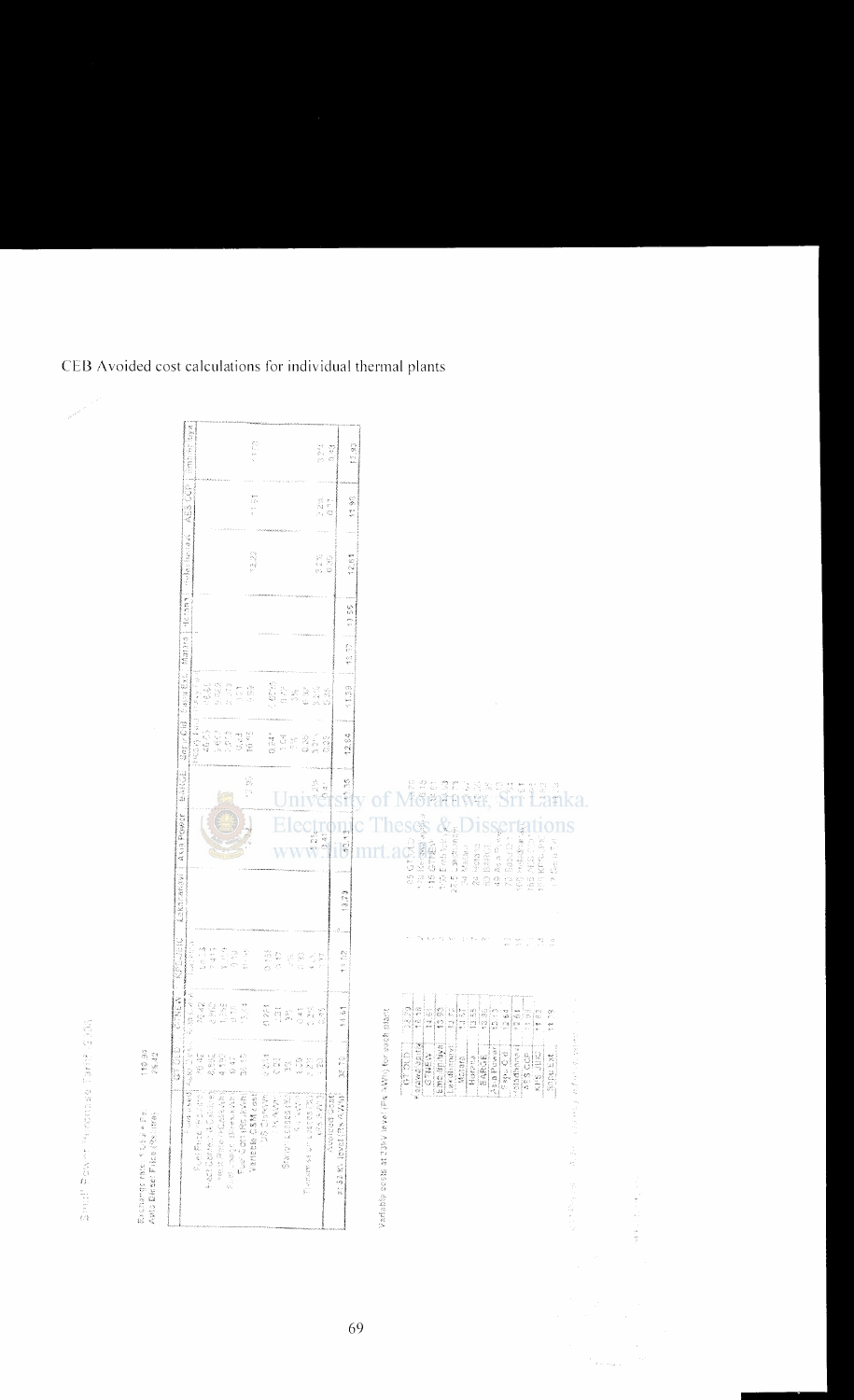# CEB avoided cost calculation

|  |  |  |  |  | - 17th a Control Gentre Ofscalch Schedule 2008 - CW |
|--|--|--|--|--|-----------------------------------------------------|
|--|--|--|--|--|-----------------------------------------------------|

| iciana control Gentre Discalido Schedule 2003 - CWI,<br>$\epsilon = \pm \epsilon \gg g_{\rm{max}}$ , $\epsilon_{\rm{max}}$<br>$\mathcal{C}(\mathcal{C})$                                                                                                                                                                                                                                                                                                                          | $\langle \hat{A}_{\mathbf{a}} \hat{e}(\mathbf{r}) \rangle$              | $\mathbb{P}_{3\times 3\mathbb{N}}$ .                              | Mar                                                                                                                                       | $\mathcal{L}_{\mathbf{A}}$ is:                                                      | $M_{\rm 180}$                                                               | $\beta\alpha\alpha$                                       | $\mathcal{J}(\mathcal{C})$                                                                    | $\mathcal{E}(\mathbf{x} \mathbf{y})$           | 郭徽                                                                         | Qer.                                                              |                                                                                      | $\mathcal{K}_{\mathbf{P} \mathbf{Q} \mathbf{P} \mathbf{P} \mathbf{P} \mathbf{P} \mathbf{P} \mathbf{P}$                                                                                                                                                                                                                                                                          | Dec.                           | Teta:<br>$\bigcirc \varphi / \mathfrak{b}$                                | $\epsilon$ against $\epsilon$                              |                              | $\zeta \otimes \xi$ t    |                             |
|-----------------------------------------------------------------------------------------------------------------------------------------------------------------------------------------------------------------------------------------------------------------------------------------------------------------------------------------------------------------------------------------------------------------------------------------------------------------------------------|-------------------------------------------------------------------------|-------------------------------------------------------------------|-------------------------------------------------------------------------------------------------------------------------------------------|-------------------------------------------------------------------------------------|-----------------------------------------------------------------------------|-----------------------------------------------------------|-----------------------------------------------------------------------------------------------|------------------------------------------------|----------------------------------------------------------------------------|-------------------------------------------------------------------|--------------------------------------------------------------------------------------|---------------------------------------------------------------------------------------------------------------------------------------------------------------------------------------------------------------------------------------------------------------------------------------------------------------------------------------------------------------------------------|--------------------------------|---------------------------------------------------------------------------|------------------------------------------------------------|------------------------------|--------------------------|-----------------------------|
| the area of sufficiency                                                                                                                                                                                                                                                                                                                                                                                                                                                           |                                                                         | $\mathcal{R}$<br>J.                                               | $\rightarrow$<br>$\langle \cdot \rangle$                                                                                                  | $\zeta$                                                                             |                                                                             | Ŷ,                                                        | ÷                                                                                             | $\gamma$                                       | $\mathcal{L}$                                                              | $\mathcal{L}^{\pm}_{\mathcal{L}}$                                 | $\mathcal{L}$                                                                        |                                                                                                                                                                                                                                                                                                                                                                                 | $\pm\pm$                       |                                                                           | $\mathcal{O}(\mathcal{C})$                                 |                              | Rando Ve<br>10000        |                             |
| $\gamma_{\rm{eff}}$ and $\gamma_{\rm{eff}}$                                                                                                                                                                                                                                                                                                                                                                                                                                       |                                                                         | $\bar{\psi}$                                                      | $\mathcal{A}_i$                                                                                                                           | $\mathcal{R}$                                                                       | $\xi$<br>$\hat{\mathcal{L}}$                                                | ă<br>Å                                                    | $\pm$                                                                                         |                                                | $\hat{\chi}$                                                               | $\mathcal{C}_i$                                                   | $\mathcal{E}_{\mathcal{A}_1}$                                                        | K,                                                                                                                                                                                                                                                                                                                                                                              | $\epsilon_{\rm cr}$            | Spot.                                                                     | $\mathcal{L}$                                              |                              |                          |                             |
| $\gamma_{\sigma,1}=\pi_{\sigma,2}(\alpha^{\alpha},\eta_{\mu})_{\sigma}$                                                                                                                                                                                                                                                                                                                                                                                                           |                                                                         | W                                                                 | $\mathcal{O}(\hat{Y})$                                                                                                                    | $\mathcal{E}_i$ :                                                                   | $\approx$ %                                                                 | $\leq$ $z$                                                | $\mathcal{U}^{\mathcal{A}}_{\mathcal{A}}$                                                     | $\theta_{\rm c}$ is<br>$\mathcal{L}^{\pm}$     |                                                                            | $\lambda$                                                         | ÷.                                                                                   | $\mathcal{T}_i$                                                                                                                                                                                                                                                                                                                                                                 | $\mathcal{L}$                  | $\Sigma_{\rm P}$                                                          | $\gamma \simeq 1$                                          |                              | $\sim$                   |                             |
| $\lambda\, \widetilde{r}$ of $\mathcal{E}_1(\mathbf{y})$ , $\mathcal{S}(\mathbf{y})$                                                                                                                                                                                                                                                                                                                                                                                              |                                                                         | $\epsilon$                                                        | 3.O                                                                                                                                       | $\mathbf{Q}$ .                                                                      | ÷ø.                                                                         | , v                                                       | $\Sigma_{\rm c}$                                                                              | τŗ.                                            | ŧ.                                                                         | $\overline{\mathbb{Q}}$                                           | 83                                                                                   | $\mathcal{C}^{\prime}$                                                                                                                                                                                                                                                                                                                                                          | $\mathcal{V}$ .                | $\mathbb{Z}^{2}$                                                          | $\vec{q}^{\prime}$ :                                       |                              |                          |                             |
| $\mathcal{Q}^{\pm}$ and $\mathcal{Q}^{\pm}$<br>$\rightarrow$ $\sigma$ $\gamma$ $\eta$                                                                                                                                                                                                                                                                                                                                                                                             |                                                                         | ÷.                                                                | $\rightarrow$                                                                                                                             | $\mathcal{H}_{\mathcal{A}}$                                                         | $\mathcal{A}$                                                               | $\hat{\boldsymbol{x}}$                                    | ÷.<br>$\gamma_{\rm{q}}$                                                                       |                                                | ÷.                                                                         | $\sim$ $\sim$                                                     | $\mathbb{R}^{d}$<br>30th                                                             | cc.                                                                                                                                                                                                                                                                                                                                                                             | $\epsilon_{\rm r}$<br>$\gamma$ | An I<br>$\sim$ $\sim$                                                     | $\sim$ 7                                                   |                              |                          |                             |
| $\gamma \rightarrow \gamma_{\rm eff} \gamma_{\rm eff}^{\rm 2D}$                                                                                                                                                                                                                                                                                                                                                                                                                   |                                                                         | $\sim 2$<br>34                                                    | $\gamma$ $\sim$                                                                                                                           | $\mathcal{E}_\perp$                                                                 | 15                                                                          | $\epsilon \rightarrow$                                    | $\langle \cdot, \cdot \rangle$                                                                | $\chi/\zeta$                                   | š.                                                                         | $\sim$ 3                                                          | $\mathbf{p} \rightarrow \mathbf{p}$                                                  | $\alpha$ .                                                                                                                                                                                                                                                                                                                                                                      | 33                             |                                                                           | $\lambda$                                                  |                              | $\sim$                   |                             |
| $\alpha$ , $\beta=\beta_{\rm max}$ ,                                                                                                                                                                                                                                                                                                                                                                                                                                              |                                                                         | $\sim$ $\alpha$                                                   | 78<br>т.,                                                                                                                                 | $\mathcal{U}$                                                                       | Ŧ.                                                                          | ă,                                                        | $\eta \propto$                                                                                | $\chi^{\alpha}_{\nu}$                          | 1)                                                                         | $\mathcal{C}_{\mathcal{C}}$ .                                     | y.                                                                                   | A.                                                                                                                                                                                                                                                                                                                                                                              | $\sim$                         | $\mathcal{N} \subseteq \mathcal{S}$<br>$\bar{\gamma}$ :                   | $_{\rm e}$ .<br>$\gamma$                                   |                              |                          |                             |
| a na sa talat                                                                                                                                                                                                                                                                                                                                                                                                                                                                     |                                                                         | n e                                                               |                                                                                                                                           | $\mathcal{R}$<br>h.                                                                 | $\epsilon$<br>$\rightarrow$                                                 |                                                           | $>7$<br>$\gamma$                                                                              |                                                | $\rho \beta_0$                                                             | $\zeta^{(2)}$                                                     | 21                                                                                   | $\sim$                                                                                                                                                                                                                                                                                                                                                                          |                                | $\sim$                                                                    | $\alpha_{\rm c}$                                           |                              | $\hat{a}$                |                             |
| a coste made                                                                                                                                                                                                                                                                                                                                                                                                                                                                      |                                                                         | $\pm$ $\pm$                                                       | $\mathbb{E}[\mathcal{I}]$                                                                                                                 | $\mathcal{A}^{\pm}_{\mathcal{A}}$                                                   | $\chi$                                                                      | $\gamma\cdot$                                             | $\chi^2$<br>÷.                                                                                | $\chi$                                         |                                                                            | $\bar{z}$ :                                                       |                                                                                      |                                                                                                                                                                                                                                                                                                                                                                                 | $\mathcal{L}_{\mathcal{A}}$    | $\lambda^{(1)}$                                                           | $\bar{\bar{\nu}}$                                          |                              |                          |                             |
| $\gamma_{\rm eff}$ and $\gamma_{\rm eff}$                                                                                                                                                                                                                                                                                                                                                                                                                                         |                                                                         | $\gamma_{\rm N}$ .                                                | $\mathcal{I}^{\mathcal{A}}$                                                                                                               | $\alpha_1$                                                                          | $\mathbb{R}^{n\times n}$                                                    | $\ell$ $\ell_j$<br>$\frac{d}{2} \, \epsilon_2$            | $\mathbb{R}^n$                                                                                | УĄ.<br>Ŷ,                                      | ×                                                                          | $\chi \rightarrow$                                                | $\geq 7$                                                                             | $\frac{1}{2}$ $\frac{1}{2}$                                                                                                                                                                                                                                                                                                                                                     | $\sim$ $\sim$                  | $\sim 10^{-6}$                                                            | $\lambda$                                                  |                              | $\alpha$                 | $\langle \tilde{A} \rangle$ |
| $\gamma = 2\pi\pi$                                                                                                                                                                                                                                                                                                                                                                                                                                                                |                                                                         | $\sim$                                                            | $\mathbb{S}^1$                                                                                                                            | $l\perp\hat{\omega}$                                                                | $\pm 5$                                                                     | × .                                                       | $\gamma_{\rm c}$ .                                                                            | $\S^{\rm G}_\pm$<br>$\div\pm2$                 | k 9                                                                        | $\mathbb{C}\ni$                                                   | $\gamma$ s                                                                           | W                                                                                                                                                                                                                                                                                                                                                                               | $\tau_{\rm{tot}}$              | 326                                                                       |                                                            |                              | $\sim$                   |                             |
| 北京都市<br>$\beta$ , where $\gamma_{\rm{max}}$                                                                                                                                                                                                                                                                                                                                                                                                                                       |                                                                         | $\sim$ 10                                                         | $\tilde{\mathcal{S}}$ is                                                                                                                  | t.                                                                                  | $\mathcal{J}_{\mathcal{A}}$ .                                               | $\propto \frac{1}{2}$                                     | $2.7\,$<br>$\alpha^+$                                                                         | $\epsilon_{\rm v}$                             |                                                                            | -9.6<br>$\sim 1$                                                  | $\ell_2$ (<br>A3.                                                                    | $\mathcal{L}_{\text{eff}}^{\text{int}}$                                                                                                                                                                                                                                                                                                                                         | $\sharp \, \pi_{\alpha}$       | $\sim 10 \times 1$                                                        | $\bar{\nu}$ .                                              |                              | $\sim$                   | $\sim$                      |
|                                                                                                                                                                                                                                                                                                                                                                                                                                                                                   | $\epsilon \mathcal{I} \ell$                                             | $\eta(\vec{r}_1,1)$                                               | A .                                                                                                                                       | 高光                                                                                  | 改正ない                                                                        | 3,981                                                     | 3.75                                                                                          | $\mathcal{R}=\mathcal{R}_\mathrm{c}$<br>$\sim$ | $\mathcal{L}(\mathcal{A})$                                                 | 48.27                                                             | 337                                                                                  | $\zeta$ :                                                                                                                                                                                                                                                                                                                                                                       | $\beta$<br>San I               | $\alpha_{\rm{eff}}$<br>6588                                               |                                                            |                              |                          | $\cdot$                     |
| $\phi=\pi$ , $\eta$ of Chard $\vec{\tau}_{\rm eff, RNN}$                                                                                                                                                                                                                                                                                                                                                                                                                          |                                                                         |                                                                   |                                                                                                                                           |                                                                                     |                                                                             |                                                           |                                                                                               |                                                |                                                                            |                                                                   |                                                                                      |                                                                                                                                                                                                                                                                                                                                                                                 |                                |                                                                           |                                                            |                              |                          | ÷,                          |
|                                                                                                                                                                                                                                                                                                                                                                                                                                                                                   | ومهران                                                                  | $^{\mathcal{C}}\ll\mathcal{J}$                                    | $\omega_i^{\rm LMS}$                                                                                                                      | $\mathcal{Z}_{\text{c},22}$                                                         | $\beta_1,\ldots,$                                                           | $\mathcal{V}_{\mathrm{L},\mathrm{L},\mathrm{L}}$          | ÷.                                                                                            | $\mathcal{A}\subset\mathcal{C}$                |                                                                            |                                                                   |                                                                                      |                                                                                                                                                                                                                                                                                                                                                                                 |                                |                                                                           |                                                            |                              |                          |                             |
| dealers with a large speci-                                                                                                                                                                                                                                                                                                                                                                                                                                                       | $\mathcal{L} \in \mathbb{R}^{N \times N}$                               | $\mathcal{M}_{\rm{c}}$<br>$1/\sqrt{2}$                            | $\sim 4$<br>$\alpha$ , $\alpha\alpha$ ,                                                                                                   | Ŧ                                                                                   | $\sim$                                                                      | $\mathbb{C}^{\times}$                                     | χċ                                                                                            | $\zeta^{\prime}$ .                             | $\langle\psi\rangle^A_{\mu\nu}$<br>$\mathcal{I}_j^{(N)}$                   | 757<br>$\epsilon$ $\rho$                                          | $\mathcal{P}_{\mathcal{X}^{\prime},\mathcal{X}^{\prime},\mathcal{C}}$<br>$\approx$ ; | $\bigcup_{i=1}^n \bigcup_{i=1}^n \bigcup_{i=1}^n \bigcup_{i=1}^n \bigcup_{i=1}^n \bigcup_{i=1}^n \bigcup_{i=1}^n \bigcup_{i=1}^n \bigcup_{i=1}^n \bigcup_{i=1}^n \bigcup_{i=1}^n \bigcup_{i=1}^n \bigcup_{i=1}^n \bigcup_{i=1}^n \bigcup_{i=1}^n \bigcup_{i=1}^n \bigcup_{i=1}^n \bigcup_{i=1}^n \bigcup_{i=1}^n \bigcup_{i=1}^n \bigcup_{i=1}^n \bigcup_{i=1}^n$<br>$\gamma$ . |                                | 2.558                                                                     | Capach,                                                    |                              |                          |                             |
| $\kappa\in\mathbb{Q}^m$ , $\mu$ ,<br>if                                                                                                                                                                                                                                                                                                                                                                                                                                           | 6.21                                                                    | CDT.                                                              |                                                                                                                                           |                                                                                     | $\mu \sim 10^{-11}$                                                         | t in                                                      | n ge                                                                                          | $\mathbb{P}(V)$                                | $\mathcal{P}(\mathcal{Q})$ .                                               | 18                                                                | t v                                                                                  | p.                                                                                                                                                                                                                                                                                                                                                                              |                                |                                                                           | $\mathbb{R}^d$ , $\mathbb{C}$ .                            |                              | $\omega = \omega$        |                             |
|                                                                                                                                                                                                                                                                                                                                                                                                                                                                                   | $\rho\to\lambda$                                                        | m, per                                                            | $\mathbb{S}\backslash \mathbb{Q}$<br>$\chi^2_{\rm eff} \gtrsim 2$                                                                         | る次                                                                                  | $C\gtrsim 5$                                                                | $\mathbb{C} \times$                                       | $\lesssim 20\%$                                                                               | $\mathcal{E}\in\mathcal{C}_{\mathcal{E}}$      | $\alpha$ is a sec-                                                         | $\mathcal{A}^{-1}$                                                | Γđς                                                                                  | $\mathbb{C}^{\times} \mathbb{C}^1$                                                                                                                                                                                                                                                                                                                                              |                                | k is                                                                      | $\mathbb{Z}_p$                                             |                              |                          |                             |
| $\sim$                                                                                                                                                                                                                                                                                                                                                                                                                                                                            | $\mathcal{C}^{1,1,0}(\mathcal{C})$                                      | $\gamma \rightarrow \gamma$                                       | $\mathcal{X} \cup \mathcal{Y}_0$ .                                                                                                        | $\mathbb{F}_p$ . $\mathbb{F}_p$<br>$\varphi^{\alpha} \in \mathcal{G}_{\mathcal{M}}$ | 8 m<br>$\mathbb{Q} \leq 1$                                                  | $\mathfrak{h}\cdot\mathfrak{h}_{\mathfrak{m}}$<br>$1 - 8$ | 330                                                                                           | $\vec{u}^{\prime} \in \vec{\mathcal{R}}$       | $\hat{\beta}$ is .                                                         | n gis                                                             | č, št                                                                                |                                                                                                                                                                                                                                                                                                                                                                                 | $\sim$ $\mu$                   | $\epsilon = 1$                                                            | $\sim$                                                     |                              | $\mathbb{C}^{n\times n}$ |                             |
| $-0.5$ $\sim$                                                                                                                                                                                                                                                                                                                                                                                                                                                                     | B O                                                                     | $\mathcal{E}_1, \cdots, \mathcal{Z}_k$                            | $\mathbb{Q}\times_{\mathbb{R}}$                                                                                                           | $C\left( \frac{1}{2}\right)$                                                        | 受力性                                                                         | $\mathcal{L} \subset \mathcal{L}$                         | $^{\rm o}$ gus<br>17.5                                                                        | $\{1,3,\ldots\}$<br>3000                       | $\langle \cdot \rangle \langle \mathbf{r}_1 \rangle$                       | 930                                                               | Days                                                                                 | $\alpha_{\rm c}$ and                                                                                                                                                                                                                                                                                                                                                            |                                | $\hat{\nu} = \hat{\nu}$ , $\hat{\nu}$                                     | $\sim$ $_{\star}$                                          |                              |                          |                             |
| $\sim$                                                                                                                                                                                                                                                                                                                                                                                                                                                                            | $\rightarrow$ $\sigma$                                                  | 32,264                                                            | 21.59                                                                                                                                     | $\sim$ 78                                                                           | $\mathbb{Q}^{\times}$ . $\mathbb{Z}^{\times}$                               | 0.24                                                      | ti i                                                                                          | $\eta_{\rm c} \lesssim 1$                      | $\varphi_2^{\pm}$ er $\varphi_1^{\pm}$                                     | $\sigma_{\rm 3,5}$                                                | $\sim$ $\sigma_{\rm c}$<br>$\epsilon$ - $\kappa$ ).                                  | Ci.                                                                                                                                                                                                                                                                                                                                                                             |                                | $\gamma_{\rm{in}}$                                                        | $\tau$ .                                                   |                              | $\alpha = 0.1$           |                             |
|                                                                                                                                                                                                                                                                                                                                                                                                                                                                                   | a ma                                                                    | $\tau^{\rm (kg)}$                                                 | $\lesssim 100$                                                                                                                            | $\chi=1.6$                                                                          | $\mathbb{S}\times$                                                          | $\mathcal{E}^{\alpha}$ , $\mathcal{D}^{\alpha}$           | 33                                                                                            | 87.                                            | Đi s<br>$\mathcal{O}(\tau)$ .                                              | $\mathcal{Y}_1 \cong \mathcal{Y}_1$<br>$\frac{1}{2}=-\frac{1}{2}$ | the c                                                                                | o e                                                                                                                                                                                                                                                                                                                                                                             |                                | $\sim$                                                                    | $\sim$                                                     |                              |                          |                             |
| $\epsilon_{\rm{max}}$                                                                                                                                                                                                                                                                                                                                                                                                                                                             | $\zeta_1^* \lesssim 1$                                                  | (1.5.5)                                                           | 0.163                                                                                                                                     | $\tilde{\chi}^0_1 \equiv \tilde{\chi}^0_1$                                          | $\mathbb{P}^1(\mathcal{E})$                                                 | $\mathcal{L} \cdot \mathcal{E}$                           | $\mathcal{O}^{(k)}_{\mathcal{O}^{(k)}}$                                                       | $f\in \mathfrak{g}^{-1}$                       | $\mathbb{C}^{\mathbb{C}}(\mathbb{N})$                                      | $\alpha$ - $\alpha$ .                                             | ba)                                                                                  | dia.                                                                                                                                                                                                                                                                                                                                                                            |                                | $\sim$                                                                    | $\sim 7$                                                   |                              |                          |                             |
|                                                                                                                                                                                                                                                                                                                                                                                                                                                                                   | Z.<br>$\mathcal{S}_\mathcal{S}$ . As in                                 | 19,972<br>ORG.                                                    | $\gamma$ , $\gamma_{\rm{max}}$<br>at est                                                                                                  | $\chi \to$                                                                          | 数元                                                                          | $1\leq j\leq l$                                           |                                                                                               | $\tau = \tau$                                  | $\zeta^{(n)}$                                                              | 0.74                                                              | tin S                                                                                | ÷,                                                                                                                                                                                                                                                                                                                                                                              |                                | $\sigma_{\rm eff}$                                                        |                                                            |                              |                          |                             |
| $\alpha \sim 10^{10}$ k $^2$                                                                                                                                                                                                                                                                                                                                                                                                                                                      | 1.27                                                                    |                                                                   |                                                                                                                                           | $\mathcal{F}^{(1)}(g)$                                                              | $\mathcal{L}^{\alpha}_{\mathcal{L}}$ , $\mathcal{L}^{\alpha}_{\mathcal{L}}$ | エネマ                                                       | $\sim$ 2.4.                                                                                   | $\zeta \in \mathcal{C}_\lambda$                | $\hat{G}$ ), $\hat{\omega}$                                                | $\mathcal{V} \in \mathcal{C}_{\mathcal{N},\mathcal{N}}$           | $\hat{\phi}$ - $\hat{\phi}$ ?                                                        | $\mathcal{C}(\mathcal{C}_{\mathcal{S}})$                                                                                                                                                                                                                                                                                                                                        |                                | $\gamma/\kappa_{\rm c}$                                                   | 15                                                         |                              |                          |                             |
|                                                                                                                                                                                                                                                                                                                                                                                                                                                                                   | 大阪                                                                      | $\mathbb{Q} \cdot \mathbb{Z} \rightarrow$<br>Google               | $\stackrel{\scriptstyle \Delta}{\scriptstyle \sim}$ - $\stackrel{\scriptstyle \Delta}{\scriptstyle \sim}$ )<br>$\psi \not\in \mathcal{G}$ | $\mathbb{C}^{\times}$ ( $\mathbb{C}^{\times}$                                       | $\zeta_1$ to .                                                              | $\mathcal{D}^{n-1}(\mathcal{C})$                          | $\stackrel{\scriptstyle <}{\scriptstyle \sim}$ $\stackrel{\scriptstyle <}{\scriptstyle \sim}$ | $\mathcal{C}^{\mathcal{C}}(\mathcal{G})$       | $\mathbb{S}^{1\times 1}$                                                   | $\left\{ \tau \in \mathbb{R}^{n-1} \right\}$                      | $(1 - 4)$                                                                            | $\mathbb{Z}^{d\times d}$                                                                                                                                                                                                                                                                                                                                                        |                                | $\tau > \tau_0$                                                           | $\mathcal{E}_{\mu\nu}^{\mu\nu}$                            |                              | $\mathbb{R}^2$           |                             |
|                                                                                                                                                                                                                                                                                                                                                                                                                                                                                   | 8.73                                                                    | $\bar{\beta}(\bar{\beta})^{\bar{\alpha}}$                         | 6.63                                                                                                                                      | $\tau$ 70<br>$\mathcal{O}(\sqrt{2} \delta)$                                         | $\mathcal{Q}^{\prime}$ , $\mathcal{Q}^{\prime}_{\mathcal{Q}}$<br>03         | $\pi^{(3\frac{1}{2})}$                                    | $\geqslant \xi$ .                                                                             | $\xi^{\perp} \xi A$                            | 有害の                                                                        | € 58                                                              | $\pm$ $\stackrel{<}{\sim}$                                                           | $\bar{N}$ , $\bar{N}$ , $\bar{N}$                                                                                                                                                                                                                                                                                                                                               |                                | $\gamma_{\mu\nu}$ which                                                   | $\gamma \propto \gamma$                                    |                              |                          |                             |
| $\sim \sim 1$                                                                                                                                                                                                                                                                                                                                                                                                                                                                     | e et                                                                    | 6.70                                                              | 0.28                                                                                                                                      | $\langle \cdot \rangle$                                                             | $\mathbb{Q}$ ( $\varepsilon$                                                | $\zeta^*_i \ni \xi_i$<br>4.24                             | , $\tilde{\mathbf{x}}$ ).<br>$\mathcal{O} \subset \mathcal{O}$                                | 83,977<br>$\gtrsim 3.6$                        | è e c<br>$\{1,3,5\}$                                                       | $-3.3.7$                                                          | 032                                                                                  | $\widetilde{C}_i \cdot \widetilde{C}_j$ ,                                                                                                                                                                                                                                                                                                                                       |                                | $\mathbb{C}^{n\times n}$ :                                                | sp.,                                                       |                              |                          |                             |
|                                                                                                                                                                                                                                                                                                                                                                                                                                                                                   |                                                                         |                                                                   |                                                                                                                                           |                                                                                     |                                                                             |                                                           |                                                                                               |                                                |                                                                            | $53 - 736$                                                        | 3.79                                                                                 | 13, 250                                                                                                                                                                                                                                                                                                                                                                         |                                |                                                                           |                                                            |                              |                          | ł                           |
| <u> 1999 - Andreasta Santan Santa Anggota da</u>                                                                                                                                                                                                                                                                                                                                                                                                                                  |                                                                         | man                                                               | mm                                                                                                                                        | SM roman sa                                                                         |                                                                             | <u>na sa manang</u>                                       | um                                                                                            | <u> Manasa Matangan sa Pa</u>                  |                                                                            | A MARA                                                            | itorne                                                                               | ,,,,,,,,,,                                                                                                                                                                                                                                                                                                                                                                      |                                | $\tau \sim 10^{-3}$<br><b>Robert Comment</b>                              | V                                                          |                              |                          |                             |
|                                                                                                                                                                                                                                                                                                                                                                                                                                                                                   |                                                                         |                                                                   |                                                                                                                                           |                                                                                     | a ka Soroma ka makaliku k                                                   |                                                           |                                                                                               | allandina                                      | an an                                                                      |                                                                   |                                                                                      |                                                                                                                                                                                                                                                                                                                                                                                 |                                |                                                                           |                                                            | a waka a kasance na katika m |                          |                             |
| cocken of this in the margin<br><b>SIUR</b>                                                                                                                                                                                                                                                                                                                                                                                                                                       | Jack.<br>4,60                                                           | $\mathcal{S}_{\mathcal{M}}$<br>设立艺                                | $\mathcal{M}_{\mathcal{A}}$ :                                                                                                             |                                                                                     | $\mathbb{R}^s$ ty                                                           | $\mathcal{M}/f$                                           | $\omega$ 172                                                                                  | $\mathcal{L}_{\text{CMB}}$                     | $f_1^{\mu\nu}$ where                                                       | $\odot_{\mathbb{Q}}$ :                                            | $\sum_{i\in I}$ .                                                                    |                                                                                                                                                                                                                                                                                                                                                                                 |                                | $\gamma^{\prime}\!\approx\!\chi_{\beta^{\prime}}$                         | $\mathcal{C}_{\mathcal{R}^{\prime}\rightarrow\mathcal{C}}$ |                              |                          |                             |
|                                                                                                                                                                                                                                                                                                                                                                                                                                                                                   |                                                                         | 数数支                                                               | 7.02                                                                                                                                      | $\frac{\mathbb{A}\mathbb{A}^{\sigma}}{\mathbb{S}^{\sigma}}$                         | $\lesssim 5\%$                                                              | 可保                                                        | 登記                                                                                            | C.C.G                                          | $\langle \cdot \rangle$ ( ) (                                              | $1.14\%$                                                          | $\gamma \ll \zeta$                                                                   | $\mathbb{D}_{\mathrm{UC}}$<br>$\lesssim M_{\odot}$                                                                                                                                                                                                                                                                                                                              |                                | $\mathbb{C}$ ( $^{\circ}$                                                 | 38.71                                                      |                              |                          |                             |
| minus and base<br><b>GTMFW</b>                                                                                                                                                                                                                                                                                                                                                                                                                                                    | $\varphi(\xi\eta)$<br>$i = 12, 3$                                       | 8.02                                                              | $\mathbb{C} \backslash \mathbb{C}$<br>2.00                                                                                                | $\{ \lambda_j \}_{j=1}^N$                                                           | $\xi_{\mu\nu}(\vec{r})$                                                     | $\odot$ $\odot$                                           | 0.60                                                                                          | ö (r                                           | 4.3.3                                                                      | $\in$ 4.3                                                         | $\mathbb{C}^2 \times \mathbb{C}$                                                     | 640                                                                                                                                                                                                                                                                                                                                                                             |                                | 2.                                                                        | $\gamma\in\mathcal{A}_0$                                   |                              |                          |                             |
| E-edgligati <sub>vit</sub>                                                                                                                                                                                                                                                                                                                                                                                                                                                        | 3.04                                                                    | $5.04$                                                            | $C-C_{12}$                                                                                                                                | $\mathbb{P}^{\mathbb{P}_2}$ .<br>近隣                                                 | $\frac{1-\omega}{1+\omega}$                                                 | $\mathbb{C}$ (as                                          | 3.33                                                                                          | $\zeta^+$ ( $\lesssim$                         |                                                                            | $\Lambda\subseteq\mathbb{C}$                                      | $\mathbb{Q}(\mathbb{Q})$                                                             | $\mathcal{O}(\mathcal{G})$                                                                                                                                                                                                                                                                                                                                                      |                                | ær.                                                                       | $-3.85 - 1.7$                                              |                              |                          |                             |
| - Bucharigua                                                                                                                                                                                                                                                                                                                                                                                                                                                                      | 20                                                                      | $\langle \cdot \rangle$ ( $\gamma$                                | は少な                                                                                                                                       | $\mathcal{G},\mathcal{N}$                                                           | C Sc                                                                        |                                                           |                                                                                               |                                                | 渝                                                                          |                                                                   |                                                                                      |                                                                                                                                                                                                                                                                                                                                                                                 |                                |                                                                           |                                                            |                              |                          |                             |
| Natura                                                                                                                                                                                                                                                                                                                                                                                                                                                                            | 作業)                                                                     | 33,970                                                            |                                                                                                                                           | 高石                                                                                  | first and                                                                   | ng es<br>La est<br>$\gamma_{\alpha\beta\gamma}$           |                                                                                               |                                                |                                                                            | $\sum_{i=1}^{n}$                                                  | U.                                                                                   | <b>Vya</b>                                                                                                                                                                                                                                                                                                                                                                      |                                | M                                                                         | 32.11                                                      | <u>läänka.</u>               |                          |                             |
| $\mathcal{O}(p_{\rm eff}n_{\rm B})$                                                                                                                                                                                                                                                                                                                                                                                                                                               | $\Im\ \Im$                                                              | $\otimes$ Co                                                      | 31310<br>$\frac{1}{3}$ and                                                                                                                | $\Sigma$ $\Sigma$                                                                   |                                                                             | 参加:十                                                      | etsity<br>表色                                                                                  |                                                |                                                                            |                                                                   |                                                                                      |                                                                                                                                                                                                                                                                                                                                                                                 |                                |                                                                           | $\Omega\lesssim 7$                                         |                              |                          |                             |
| $\mathcal{D}_\alpha f_\alpha \otimes \gamma_\beta^* \mathcal{G}$                                                                                                                                                                                                                                                                                                                                                                                                                  | УG,                                                                     | $\mathbb{R}_F = \mathbb{Q}$                                       | $\sim 1.3$                                                                                                                                | $\mathbb{R} \cup \mathbb{R}$                                                        | ÈE                                                                          | ucu                                                       | $6 - 9$                                                                                       | nic                                            |                                                                            | $k \cap \rho$ CAC                                                 | $\mathcal{Q}^c_{\overline{k}}$                                                       | ja.                                                                                                                                                                                                                                                                                                                                                                             |                                | öí                                                                        |                                                            | $\mathfrak{so}(118)$         |                          |                             |
| Albert Thompson                                                                                                                                                                                                                                                                                                                                                                                                                                                                   | D.C.                                                                    | 3.655                                                             |                                                                                                                                           | $\mathcal{O}(\epsilon)$                                                             |                                                                             | $\alpha$ $\mu_s$                                          |                                                                                               | $\gamma = \chi$                                |                                                                            |                                                                   |                                                                                      |                                                                                                                                                                                                                                                                                                                                                                                 |                                |                                                                           | 35.36                                                      |                              |                          |                             |
| $\mathcal{H}_\text{G}(\mathcal{G})$ of $A$ , $\mathcal{G}(\mathcal{G})$<br>Productional as                                                                                                                                                                                                                                                                                                                                                                                        | Ag,                                                                     | 金寿彦                                                               |                                                                                                                                           | $\frac{1}{2}$ (cf)                                                                  |                                                                             |                                                           |                                                                                               |                                                |                                                                            |                                                                   | $\mathcal{C}\subset\mathcal{C}$<br>$\tau^{\rm c}_1(\cdot)$                           | $\omega \gtrsim 5$<br>今日                                                                                                                                                                                                                                                                                                                                                        |                                | $\tau_2$ (Fig.                                                            | 35.10                                                      |                              |                          |                             |
| As sleeps.                                                                                                                                                                                                                                                                                                                                                                                                                                                                        | $\sim$ $_{\odot}$ $_{\odot}$<br>$\mathcal{J} \in \mathbb{R}$            | $\mathcal{C}^{-1}$ in $\mathbb{C}$<br>$P_{\rm c}$ . $P_{\rm CFT}$ |                                                                                                                                           | $\mathcal{O}(\mathbb{R}^3)$                                                         | $\sqrt{\sqrt{2}}$                                                           |                                                           | ww.lib.m                                                                                      |                                                |                                                                            |                                                                   | Bibli                                                                                | $\mathcal{D}^{\mathcal{A}}(\mathcal{A})$                                                                                                                                                                                                                                                                                                                                        |                                | $f(\lambda_N)$<br>$\pm$ and $\pm$                                         | 32.68                                                      |                              |                          |                             |
| $\mathcal{D}_n$ for $\mathcal{D}_n$ , $\mathcal{D}_n$ , $\mathcal{D}_n$                                                                                                                                                                                                                                                                                                                                                                                                           | $\left\langle \cdot \right\rangle$ ( $\left\langle \cdot \right\rangle$ | $\zeta^{\pm}_\mu \in \mathbb{R}^{n \times n}$                     | $\frac{1}{8}$<br>0.00                                                                                                                     | $\pm$ cs $^{\prime}$                                                                |                                                                             | 作自己                                                       | ∄¢.                                                                                           | $\sim$                                         | $1-\beta$                                                                  | t.ac.lik<br>$\hat{\gamma}_i = \sqrt{\gamma}_j$                    | $\psi \in \mathcal{A}$                                                               | $G \oplus$                                                                                                                                                                                                                                                                                                                                                                      |                                | $\tilde{\gamma}(\tilde{\chi}_{\tilde{f}})$ .                              | $\mathbb{F}_p^n \geq \mathbb{F}_{p^m}$<br><b>15.33</b>     |                              |                          |                             |
| $\mathcal{Z}_{\mathcal{O}_{\mathcal{M}}\cap\mathcal{E}}\subseteq\mathcal{E}_{\mathcal{M}}$                                                                                                                                                                                                                                                                                                                                                                                        | $\mathcal{Y} \in \mathbb{R}^N$                                          | $\mathcal{C}^{\pm}_{\mathcal{G}}(\mathcal{L})$                    | $\{ \frac{1}{2} \in \mathbb{R} \}$                                                                                                        | 341<br>Ost.                                                                         | $\zeta\in\mathbb{N}$                                                        | 0.es                                                      | $\theta$ 7 $\times$                                                                           | t gen                                          | $\zeta^{\prime}$ , $\zeta^{\prime}$                                        | $\gamma_{\rm{max}}$                                               | $\mathbb{E}_{\mathcal{F}}$ (                                                         | $\mathbb{C}^{\mathbb{N}}$ if $\mathbb{N}$                                                                                                                                                                                                                                                                                                                                       |                                | $\mathcal{O}(\mathcal{E}^{\mathrm{d}})$                                   | 53.82                                                      |                              |                          |                             |
| Techt.                                                                                                                                                                                                                                                                                                                                                                                                                                                                            | $9\,, 9\,\rm J$                                                         | 合変化                                                               | (2, 3, 7)                                                                                                                                 | 3.8.3                                                                               | $\sim$ 0%<br>長田市                                                            | 303                                                       | $\omega \in \chi$<br>$n \neq n$                                                               | $\stackrel{\sim}{_\sim}$ (3),                  | 3.093                                                                      | $\lesssim 1.4$                                                    | $\Omega \cdot \nabla \cdot$                                                          | $\zeta = \zeta$ .                                                                                                                                                                                                                                                                                                                                                               |                                | $\mathcal{E}_T \in \mathcal{U}_T$                                         | $5.3 - 3.9$                                                |                              |                          |                             |
|                                                                                                                                                                                                                                                                                                                                                                                                                                                                                   |                                                                         |                                                                   |                                                                                                                                           |                                                                                     |                                                                             | 3.89                                                      |                                                                                               | $\lesssim$ -8%                                 | $\mathbb{C}$ , $\mathbb{R}^3$                                              | 0.78                                                              | 0.51                                                                                 | \$ 83                                                                                                                                                                                                                                                                                                                                                                           |                                | $6.3\%$                                                                   |                                                            |                              |                          |                             |
|                                                                                                                                                                                                                                                                                                                                                                                                                                                                                   | $\mathcal{L}_{\text{eff}}(\mathcal{A})$<br>$\Sigma_{\rm A} \ll \rho$    | $\mathcal{E}(\partial \mathcal{Q})$                               | $\mathbb{S}^3_{\alpha}$ is a                                                                                                              | $\mathcal{E}_{\rm{c},\rm{M}}$                                                       | May                                                                         | $f(\cdot; t)$                                             | $\mathcal{F}\colon \mathcal{G}$                                                               | $\alpha_{Vg}$                                  | $\sum_i \cdot v_{\frac{i}{2}}$ :                                           | <b>Oct.</b>                                                       | $\mathcal{E} \mathcal{E}(\mathcal{E})$                                               | $\mathcal{D}_{\mathcal{C}}$ .                                                                                                                                                                                                                                                                                                                                                   |                                | Yeş.                                                                      |                                                            |                              |                          |                             |
|                                                                                                                                                                                                                                                                                                                                                                                                                                                                                   |                                                                         | $9.3\,$ :3.7                                                      | 经无比                                                                                                                                       | 40.63                                                                               | 52.77                                                                       | 12.23                                                     | 32.73                                                                                         | $\rightarrow$ $>$ $_{\rm 2.4}$                 | $\mathbb{C} \subset \mathbb{C}^{\times}$ .                                 | 13.75                                                             | $2\times10^5$                                                                        | \$2.28                                                                                                                                                                                                                                                                                                                                                                          |                                | 3.8.76                                                                    |                                                            |                              |                          |                             |
| For 1989 Cappens                                                                                                                                                                                                                                                                                                                                                                                                                                                                  | Corre                                                                   | price.                                                            |                                                                                                                                           |                                                                                     |                                                                             |                                                           |                                                                                               |                                                |                                                                            |                                                                   |                                                                                      |                                                                                                                                                                                                                                                                                                                                                                                 |                                |                                                                           |                                                            |                              |                          |                             |
|                                                                                                                                                                                                                                                                                                                                                                                                                                                                                   |                                                                         | (nechodista distinguista)                                         |                                                                                                                                           |                                                                                     |                                                                             |                                                           |                                                                                               |                                                |                                                                            |                                                                   |                                                                                      |                                                                                                                                                                                                                                                                                                                                                                                 |                                |                                                                           |                                                            |                              |                          |                             |
|                                                                                                                                                                                                                                                                                                                                                                                                                                                                                   | -12.36                                                                  | $t \in \Phi R$                                                    |                                                                                                                                           |                                                                                     |                                                                             |                                                           |                                                                                               |                                                |                                                                            |                                                                   |                                                                                      |                                                                                                                                                                                                                                                                                                                                                                                 |                                |                                                                           |                                                            |                              |                          |                             |
|                                                                                                                                                                                                                                                                                                                                                                                                                                                                                   |                                                                         | \$2.53                                                            |                                                                                                                                           |                                                                                     |                                                                             |                                                           |                                                                                               |                                                |                                                                            |                                                                   |                                                                                      |                                                                                                                                                                                                                                                                                                                                                                                 |                                |                                                                           |                                                            |                              |                          |                             |
|                                                                                                                                                                                                                                                                                                                                                                                                                                                                                   |                                                                         |                                                                   |                                                                                                                                           |                                                                                     |                                                                             |                                                           |                                                                                               |                                                |                                                                            |                                                                   |                                                                                      |                                                                                                                                                                                                                                                                                                                                                                                 |                                |                                                                           |                                                            |                              |                          |                             |
|                                                                                                                                                                                                                                                                                                                                                                                                                                                                                   | n ey                                                                    | $\sum_{\lambda} \frac{1}{\lambda}$                                | $\pm\frac{1}{2}\frac{1}{2}\frac{1}{2}$ .                                                                                                  | $\gamma_{\rm DM}$                                                                   | $K \times \gamma$ paper                                                     | $\mathcal{L}$                                             |                                                                                               |                                                |                                                                            |                                                                   |                                                                                      |                                                                                                                                                                                                                                                                                                                                                                                 |                                |                                                                           | $\sim$ $\sim$ $_{\rm p}$                                   |                              |                          |                             |
|                                                                                                                                                                                                                                                                                                                                                                                                                                                                                   | $\mathbb{P}(\mathbb{R})$                                                | 大气容                                                               | $\frac{1}{2}$ $N_{\rm H}$ .                                                                                                               |                                                                                     | $2.5\,\mu$ .<br>3.05                                                        | 3336<br>377                                               | $\mathcal{H}(\mathcal{A})$                                                                    | 23.1                                           | $\mathbb{R}^{d-1}$ .                                                       | 10500                                                             | $\mu \rightarrow \nu$                                                                | $\chi_{\rm{eff}}^{\rm{M}}/\chi_{\rm{eff}}$ ).                                                                                                                                                                                                                                                                                                                                   |                                | $\mathcal{Z}^{\text{reg}}$                                                | $\mathcal{P}^{\mu\nu}_{\mu\nu}$                            |                              |                          |                             |
|                                                                                                                                                                                                                                                                                                                                                                                                                                                                                   | 2w                                                                      | $\beta \in \mathbb{R}^n$ ,                                        | 3.31                                                                                                                                      | $\mathbb{Z} \times \mathbb{R}$<br>$\mathcal{I}=\mathcal{I}_{\mathcal{I}}$ .         | $\mathbb{R}^n \leq \mathbb{R}^{n+1}$                                        | 6.11                                                      | $\leq \gamma$<br>$\lambda \rightarrow \mu \gamma$                                             | $>$ $^3_\odot$<br>$\mathbf{y} \neq \mathbf{y}$ | $\mathcal{V}_\mathrm{r}$ , $\mathcal{V}_\mathrm{r}$ ,<br>$\xi \geq \infty$ | $\delta \gg \frac{1}{2}$ .<br>$\lesssim 3^{\circ}$                | $2 - 5 +$<br>$\mathcal{V}_{\mathcal{A}}$                                             | $\vec{Y} \cdot \vec{u}$<br>$\mathcal{F}^{(2)}_{\text{max}}$                                                                                                                                                                                                                                                                                                                     |                                | $\mathcal{C}^{\alpha}_{\mu\nu} \neq 0$<br>$\mathbb{F}_q \cap \mathcal{Q}$ | $\frac{1}{2}$ is $\frac{1}{2}$<br>8.34                     |                              |                          |                             |
|                                                                                                                                                                                                                                                                                                                                                                                                                                                                                   |                                                                         |                                                                   |                                                                                                                                           |                                                                                     |                                                                             |                                                           |                                                                                               |                                                |                                                                            |                                                                   |                                                                                      |                                                                                                                                                                                                                                                                                                                                                                                 |                                |                                                                           |                                                            |                              |                          |                             |
|                                                                                                                                                                                                                                                                                                                                                                                                                                                                                   | 1356                                                                    | 1993                                                              | 3938                                                                                                                                      | $\frac{1}{2}$ )<br>with                                                             | 2495                                                                        | Published Teeth                                           |                                                                                               |                                                |                                                                            |                                                                   |                                                                                      |                                                                                                                                                                                                                                                                                                                                                                                 |                                |                                                                           |                                                            |                              |                          |                             |
| $\label{eq:G} \mathcal{C} \mathcal{E}^{(1)} = \left[ \mathcal{C}_{\mathcal{C}} \left( \mathcal{L}_{\mathcal{M}} \left( \mathcal{Q}_{\mathcal{R}} \right) \right) \right] \mathcal{D} \left( \mathcal{L}_{\mathcal{M}} \left( \mathcal{Q}_{\mathcal{R}} \right) \mathcal{Q}_{\mathcal{R}} \right) \right] \, .$<br>they beneficial physicial property in the pro-<br>$\alpha = 1$ , $\alpha$<br>$\alpha = 1, \alpha$ .<br>$\mathbb{R}^2$ , $\mathbb{R}^2$<br>$\epsilon_{\rm{max}}$ | 2.93<br>2.162                                                           | 3.39<br>$\langle \cdot, \cdot \rangle_{\mathbb{Z}_2}$             | 33.5<br>$\chi \propto z$                                                                                                                  | $2.2\%$<br>2, 74                                                                    | $\eta \rightarrow \phi$<br>$\mathbb{P}^{\mathbb{P}^n}$ is                   | 2091 2092<br>$a \gg$                                      | $\lesssim 5.8$                                                                                | 1503<br>$\psi_2$ ( $\psi_2$                    | 2256<br>大学生                                                                | 3000<br>$\mathcal{O}(\mathcal{O}_\mathcal{C})$                    | 2606<br>$\{-\gamma^{(1)}\}$                                                          | 2007<br>$\mathcal{Z}^{\mathcal{L}}(E_{1,2})$                                                                                                                                                                                                                                                                                                                                    | 2068                           | $\mathcal{R}_\mathrm{p}=\mathcal{R}_\mathrm{p}$                           |                                                            |                              |                          |                             |